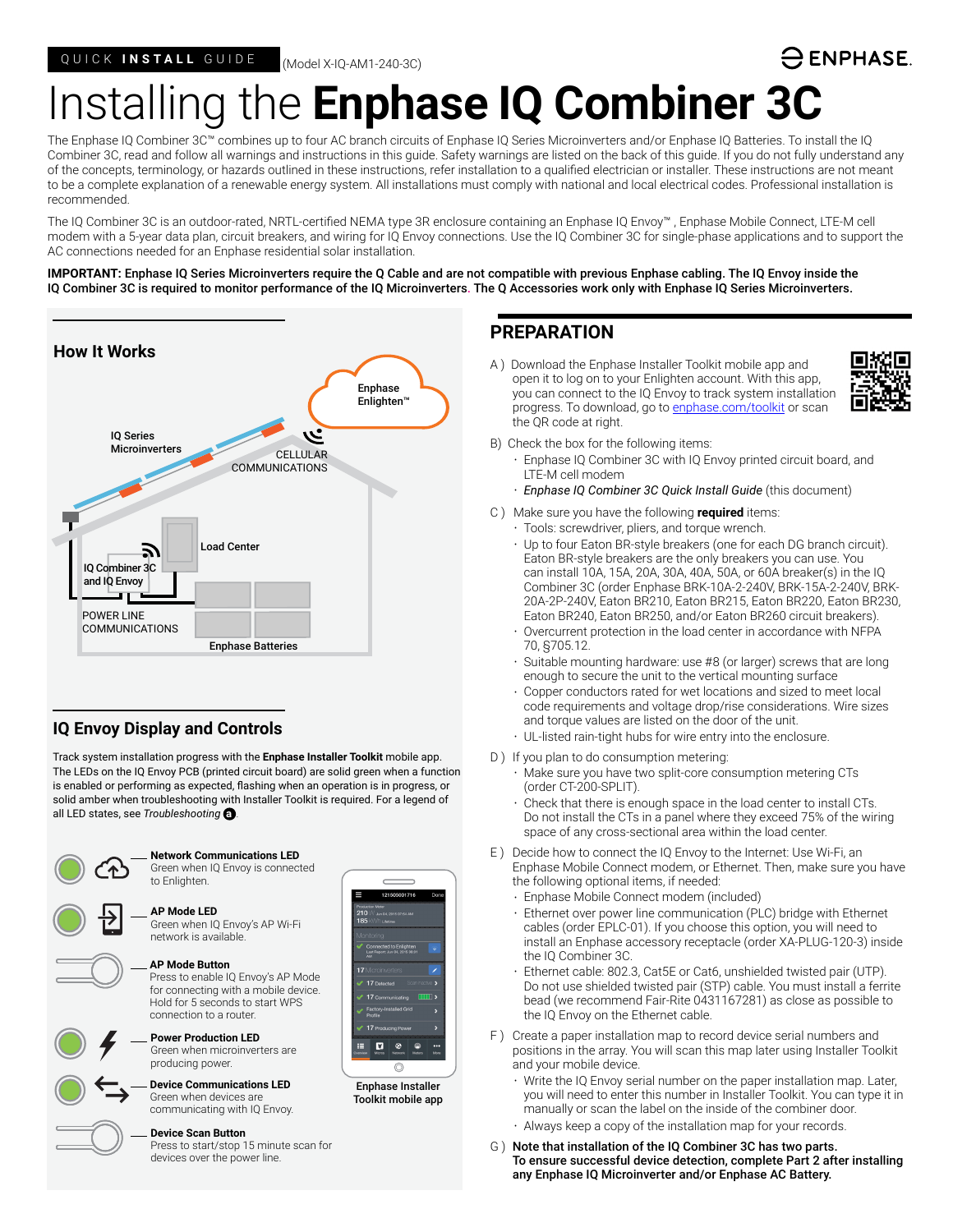### **INSTALLATION — Part 1**

**It is best to complete Installation Part 1 before installing Enphase Microinverters and/or Batteries.**

#### **Choose a location for the IQ Combiner 3C 1**

- A ) Install the IQ Combiner 3C in a readily accessible location, at least three feet (91 cm) off the ground if outdoors. Install it at least 12 inches (30.5 cm) off the ground if installed indoors.
- B ) Consider the dimensions of the IQ Combiner 3C, easy access, box height, and length of cable when selecting the location. The IQ Combiner 3C is rainproof but not watertight.
- C ) Mount the IQ Combiner 3C on a vertical surface.

**NOTE**: You must mount the combiner within 15 degrees of vertical.

### **Install Circuit Breaker(s) 2**

The combiner includes one two-pole 10A circuit breaker that feeds the IQ Envoy and the AC outlet (if present). You can install additional breakers, if needed. You must follow all NEC and local electrical codes.

A ) Open the enclosure door. Pinch the top of the hinge rod using a pair of needle-nosed pliers. Slide the door up and away to remove it. Set the door aside for later reattachment.

**NOTE**: Risk of equipment damage. Do not remove the pre-installed heat shield attached to the enclosure door.

**NOTE:** Risk of equipment damage. Always unplug the USB cable from the Envoy USB port prior to removing the deadfront.

B) Remove the plastic deadfront with the integrated cell modem on the deadfront. It is not necessary to completely remove the screws.



**Warning! Risk of electric shock.** To maintain the warranty, do not modify the dead-front other than to remove or replace filler plates, as needed.

- C ) Remove a filler plate on the deadfront for each breaker position you will use. To remove the filler plate, press the single latch inward while gently pushing the filler plate out.
- D ) Snap the breaker onto the busbar, using only the breaker positions indicated in the diagram on the door of the unit.

### **Drill Holes to Accept Conduit 3**

**Warning! Risk of equipment damage.** Do not drill conduit holes on the top of the box or at any location that allows moisture ingress.

A ) The bottom and sides of the IQ Combiner 3C are the best locations to drill holes for conduit fittings. Rear conduit entry below the busbar assembly is also supported.

**NOTE:** When drilling, consider the internal parts of the combiner. Make sure that the holes do not interfere with the internal workings, mechanics, or the deadfront legs in the corners of the combiner.

**Best Practice:** Use a stepped drill bit to make the conduit holes. Using a hole saw may crack the plastic housing. As an alternative, use a sharp chassis punch with caution.

- B ) Use a snap punch or other type of center punch to prevent the drill from wandering. Drill a pilot hole with a smaller drill before using a step drill bit.
- C ) Use only UL-listed rain-tight hubs for wire entry into the enclosure.



**Warning! Risk of equipment damage.** Observe bend radius requirements when routing wires.

### **Wire the Output Connections 4**

Refer to the diagram on the door of the IQ Combiner 3C and do the following:

- A ) Use conductors sized per local code requirements taking into consideration the voltage drop/rise and upstream breaker or fuse.
- B ) The two terminals below the circuit breaker(s) are the output connections. Install L1 into the left terminal and L2 into the right terminal.

**NOTE**: Enphase IQ Series Microinverters use a two-wire system and do not use a Neutral. However, the IQ Envoy in the combiner still requires a Neutral from the load center.

- C ) Connect the neutral (white) to the neutral busbar.
- D ) Connect the ground (green or green/yellow) to the Ground busbar.
- E ) Torque all connections as indicated by the table below.

### **Wire Inputs from the AC Branch Circuits 5**

You can install AC branch circuit breakers up to 80 A total (sum of handle ratings, excluding the 10 A breaker). With individual branch circuits, you will typically use up to four 20 A breakers. Refer to the diagram on the door of the IQ Combiner 3C and do the following:

- A ) Use copper conductors sized to meet local code requirements and voltage drop/rise considerations.
- B ) Bring in the wires from each AC branch circuit.
- C ) Connect the ground (green or green/yellow) to the ground busbar.
- D) Pass the L1 conductors from each PV branch circuit through the production CT in the same direction as the arrow on the side of the CT.
- E ) If you use the fourth (Battery/PV) breaker position for PV, you must route the L1 conductor through the production CT.

**NOTE**: Do not pass conductors from AC Battery branch circuits through the production CT. This will distort production readings.

- F ) Connect L1 and L2 (usually one black and one red) from each AC branch circuit (PV and/or battery) to the circuit breaker(s). Observe the L1 and L2 polarity marking at each breaker position.
- G ) Torque all connections as indicated by the following table.

| <b>CONNECTION</b>                                                                                            | <b>WIRE SIZES</b>               | <b>TOROUE</b>                                               |
|--------------------------------------------------------------------------------------------------------------|---------------------------------|-------------------------------------------------------------|
| Eaton BR series DG breaker(s)                                                                                | 14-10 AWG<br>8 AWG<br>$6-4$ AWG | 2.2 Nm (20 in-lb)<br>2.8 Nm (25 in-lb)<br>3.0 Nm (27 in-lb) |
| 60 A circuit breaker only                                                                                    | 4-1/0 AWG                       | 5.0 Nm (45 in-lb)                                           |
| Neutral and ground<br>Large screw<br>Small screw                                                             | 14-1/0 AWG<br>14 - 6 AWG        | 5.0 Nm (45 in-lb)<br>2.2 Nm (20 in-lb)                      |
| Main lug                                                                                                     | 10-4 AWG<br>$3-2/0$ AWG         | 5.0 Nm (45 in-lb)<br>5.6 Nm (50 in-lb)                      |
| Copper conductors only, rated minimum 75°C. Follow NFPA 70 (NEC) or<br>CSA C22.1 part 1 and all local codes. |                                 |                                                             |
| For DG breakers larger than 20 A, use wire insulated for 90°C based on<br>75°C ampacities.                   |                                 |                                                             |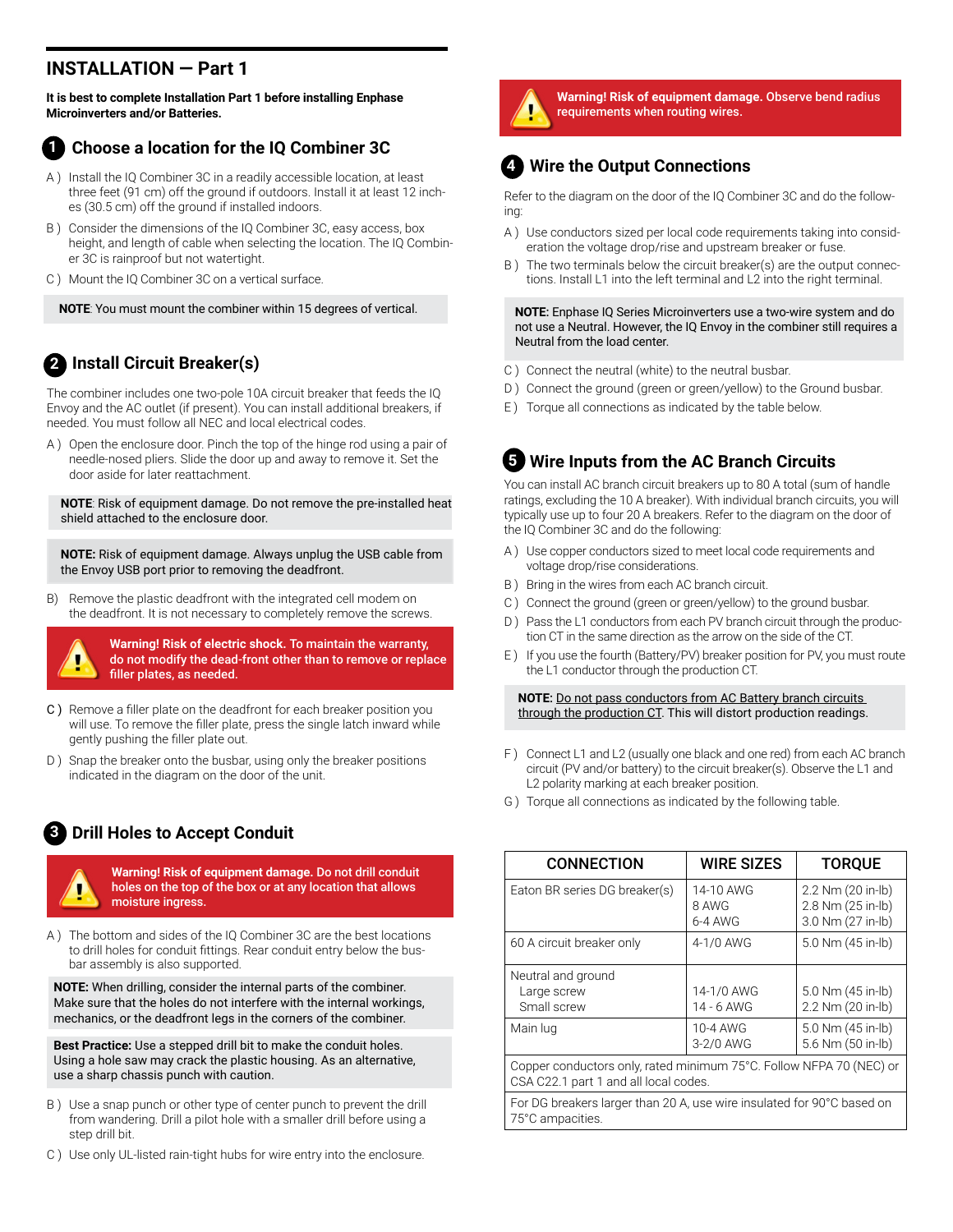#### **Install CTs for Consumption Metering (optional) 6**

The IQ Envoy printed circuit board inside the IQ Combiner 3C is pre-wired at the terminal blocks for power and production metering connections. One solid-core current transformer (CT) is provided for revenue grade production metering. You can install two optional split-core CTs to provide consumption metering. To do this, you must create a protected route using conduit for the CT wires from the main load center to the IQ Envoy. If you need to extend the wires, refer to the *Enphase IQ Envoy Installation and Operation Manual* at: [enphase.com/support](http://enphase.com/support).

**NOTE**: Because of variance in load center design and main power feed, there may not always be enough space to install consumption metering CTs.

- A ) Make sure that the main load center wires are de-energized until you have secured the CT wires in the terminal blocks.
- B ) Before running the CT wires through the conduit, use colored tape to mark one of the CTs and the free end of its wires.
- C ) For the marked CT wires, connect the white and blue wires to the white and blue "C1" terminals.
- D ) For the unmarked CT wires, connect the white and blue wires to the white and blue "C2" terminals.
- E ) Tighten all connections to 5 in-lbs.
- F ) Clamp the marked CT on the load center feed wire Line 1 (matching the Envoy's "L1" voltage terminal) **with the CT arrow pointing toward the load (away from the grid)**.
- G ) Clamp the unmarked CT on the load center feed wire Line 2 (matching the Envoy's "L2" voltage terminal) **with the CT arrow pointing toward the load (away from the grid).**



**DANGER!** Risk of electric shock. Always de-energize the load center before beginning wiring.



**DANGER!** Risk of electrocution! Do not install CTs when current is flowing in the sensed circuit. Always install CT wires in the terminal blocks before energizing the sensed circuit.

**NOTES**: It is important to match CT and sense voltage phases. To properly measure power and energy, CT inputs must align with the respective voltage inputs. Be sure to consistently identify and match the two AC lines at two points: the main load center feed and the Envoy. Wire colors (typically black and red) may not always consistently identify Lines 1 and 2. If in doubt, use a multimeter to check.



#### **Energize and Update the IQ Envoy 7**

- A ) Re-install the plastic deadfront with the LTE-M cell modem installed on the deadfront. Do not completely tighten all of the screws.
- B ) Once all screws are partially tightened, go back and tighten each one completely.
- C) Plug in cell modem USB cable into an Envoy USB port
- D ) Turn off the DG breaker(s).
- E ) Reinstall the IQ Combiner 3C door.
- F ) Turn on the circuit feeding the combiner.
- G ) On the IQ Envoy (inside the combiner), if the AP Mode LED is not lit, press the AP Mode button.
- H ) On your mobile device, go to Settings and join the Wi-Fi network "Envoy\_nnnnnn" (where "nnnnnn" equals the final six digits of the Envoy serial number).
- I) The app informs you if the software on the Envoy is not the latest version by displaying the Envoy Software Update message. If the app displays this message, follow the on-screen instructions to update Envoy.
- J) For a short period (5-10 minutes), you must keep your mobile device near the combiner. Follow the on-screen instructions while the update takes place.

The update may take up to 20 minutes. The Envoy reboots several times during the update and the LEDs light up in varied sequences until the update is complete.

Once the update is finished and the PV system is installed, the Envoy is ready for Installation Part 2.

All four LEDs flash amber during boot up (approximately 3 minutes). When boot up is complete, the Device Communications LED  $\leftrightarrow$  lights solid amber, indicating that devices are not yet detected.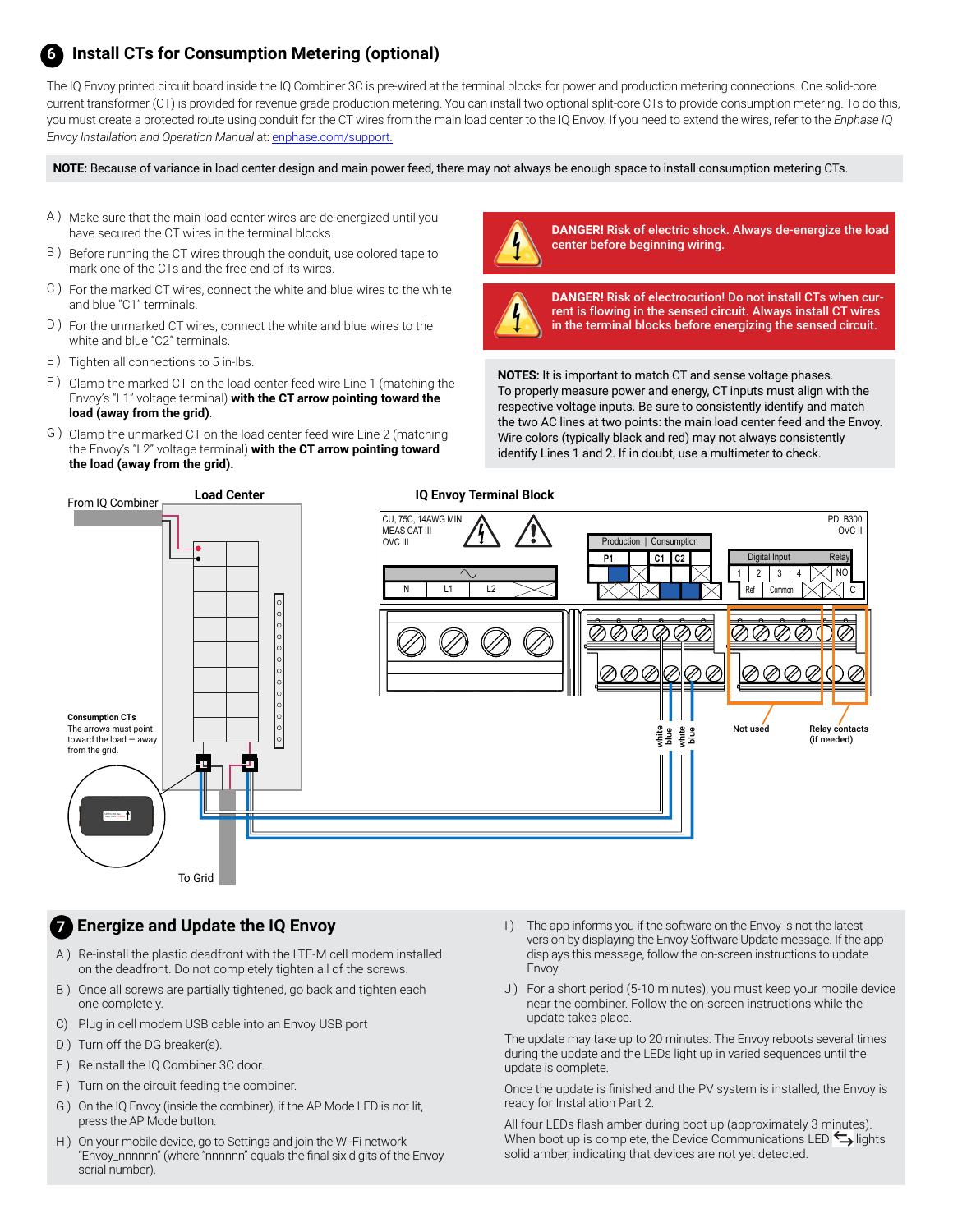### **INSTALLATION — Part 2**

**You must complete Installation Part 2 after installing any Enphase IQ microinverter and/or Enphase battery.**

#### **8 Detect Devices**

- A) Turn on the DG breaker(s).
- B ) Use one of the following methods to detect devices (Enphase IQ Microinverters and/or Enphase Batteries):

#### Method A: Provision devices with Installer Toolkit

Use the Installer Toolkit mobile app to configure the IQ Envoy with the serial numbers of the installed devices.

- A ) Launch the Installer Toolkit app and tap **View Systems.**
- B ) Select the system you are working with, or tap **[+]** to add a system.
- C ) Connect to the IQ Envoy with your mobile device (smart phone or tablet). The AP Mode LED  $\frac{1}{2}$  lights solid green when the network is available.
	- On the Envoy, if the AP Mode LED is not lit, press the **AP Mode** button.
	- On your mobile device, go to Settings and join the Wi-Fi network "Envoy\_nnnnnn" (where "nnnnnn" equals the final six digits of the IQ Envoy serial number).
- D ) If the serial number for the Envoy you are installing is not displayed on the System Overview screen, tap the **[+]** next to the word "Envoys". When the app displays the serial number of the Envoy, tap it to add it to the system.
- E ) Following the on-screen instructions to create the arrays and scan the serial numbers from the installation map.
- F ) Tap the **Connect** button. This provisions the scanned devices on the Envoy.
- G ) When prompted, confirm the number of devices that you installed.
- H ) If your system is in Hawaii or in a region that does not use the **Factory-Installed Grid Profile**, select and apply a grid profile to the devices.

The Device Communications LED $\leftarrow$  lights solid green if all provisioned devices are communicating or solid amber if any devices are not communicating.

#### Method B: Discover devices with Installer Toolkit

Use the Installer Toolkit mobile app to set the number of devices the IQ Envoy should search for on the power line.

- A ) Connect to the IQ Envoy with your mobile device (smart phone or tablet). The AP Mode LED  $\frac{1}{2}$  lights solid green when the network is available.
	- On the Envoy, if the AP Mode LED is not lit, press the AP Mode button.
	- On your mobile device, go to Settings and join the Wi-Fi network "Envoy\_nnnnnn" (where "nnnnnn" equals the final six digits of the IQ Envoy serial number).
- B ) Launch Installer Toolkit and tap **Connect to an Envoy.**
- C ) When prompted, enter the number of devices that you installed.
- D ) If your system is in Hawaii or in region that does not use the **Factory-Installed Grid Profile**, select and apply a grid profile to the devices.
- E ) When prompted to start a device scan, tap **OK**.

The Device Communications LED  $\leftrightarrow$  flashes green while scanning, solid green when all the devices you installed are communicating, or solid amber if any devices are not communicating.

#### **With both methods**

If the Device Communications LED remains solid amber, see *Troubleshooting*  **b** *.*

### **Verify System Configuration 9**

While still connected to the IQ Envoy with Installer Toolkit, check the Overview screen for the following:

- A ) Confirm that the expected number of devices are detected and communicating.
- B ) Check that the new profile is set on all the devices. Setting the profile may take up to 5 minutes for a typical system.
- C ) Tap the **Meters** button.
- D ) Tap **Production Meter** and follow the on-screen instructions to enable the Production Meter.
- E ) If you installed consumption metering CT(s), tap **Consumption Meter** and follow the on-screen instructions to enable the Consumption Meter.
- F ) Return to the **Overview** screen and verify the meter reading(s).

If you used Installer Toolkit to detect devices, the Power Production LED  $\clubsuit$ lights solid green when all *expected* microinverters are producing power. If you did not use Installer Toolkit, it lights solid green if all *communicating* microinverters are producing power. It flashes green when devices are upgrading. Check Installer Toolkit for production status details. If the Power Production LED remains solid amber, see *Troubleshooting* **<sup>c</sup>** .

#### **Connect to Enlighten Over Cellular 10**

The IQ Combiner 3C includes a cell modem and 5 year data plan. The Enphase Mobile Connect LTE-M cell modem connects to AT&T's LTE-M cellular network. Please reference AT&T's LTE coverage maps, if needed.

Confirm that the USB cable between IQ Envoy and the cell modem is connected at both ends. Use either of the two USB ports on the IQ Envoy.

If receiving power from the IQ Envoy, the modem power LED lights.

Within three minutes the Network Communications LED  $\bigoplus$  lights solid green, indicating a successful connection to Enlighten.

If the Network Communications LED remains off or lights solid amber, see Troubleshooting in the *Enphase Mobile Connect Installation Guide*.



**Warning! If you have already installed and connected the cellular modem to Envoy,** do NOT move the modem to another Envoy. This will deactivate the modem.

#### Checking Connection Status and Cellular Signal Strength

An Envoy with Mobile Connect automatically reports to Enlighten. When the Envoy establishes an Internet connection through the cellular modem, the Envoy Network Communications LED glows solid green.

You can use the Enphase Installer Toolkit to check the modem status and cellular signal strength. The Envoy's AP (Access Point) Wi-Fi network allows you to connect your mobile device (smart phone or tablet) to the IQ Envoy.

A) On the Envoy, the AP Mode LED glows solid green when the network is available. If the AP Mode LED is not lit, press the AP Mode button.

B) On your mobile device, go to Settings and join the Wi-Fi network "Envoy\_nnnnnn" (where "nnnnnn" represents the final six digits of the IQ Envoy serial number).

- C) Launch Installer Toolkit and tap Connect to Envoy.
- D) Tap Network.

E) Under Network Configuration, tap Cellular. The app displays Connection Status and an indication of signal strength.

F) Check the connection status and verify that signal strength is at least two bars for adequate data transmission.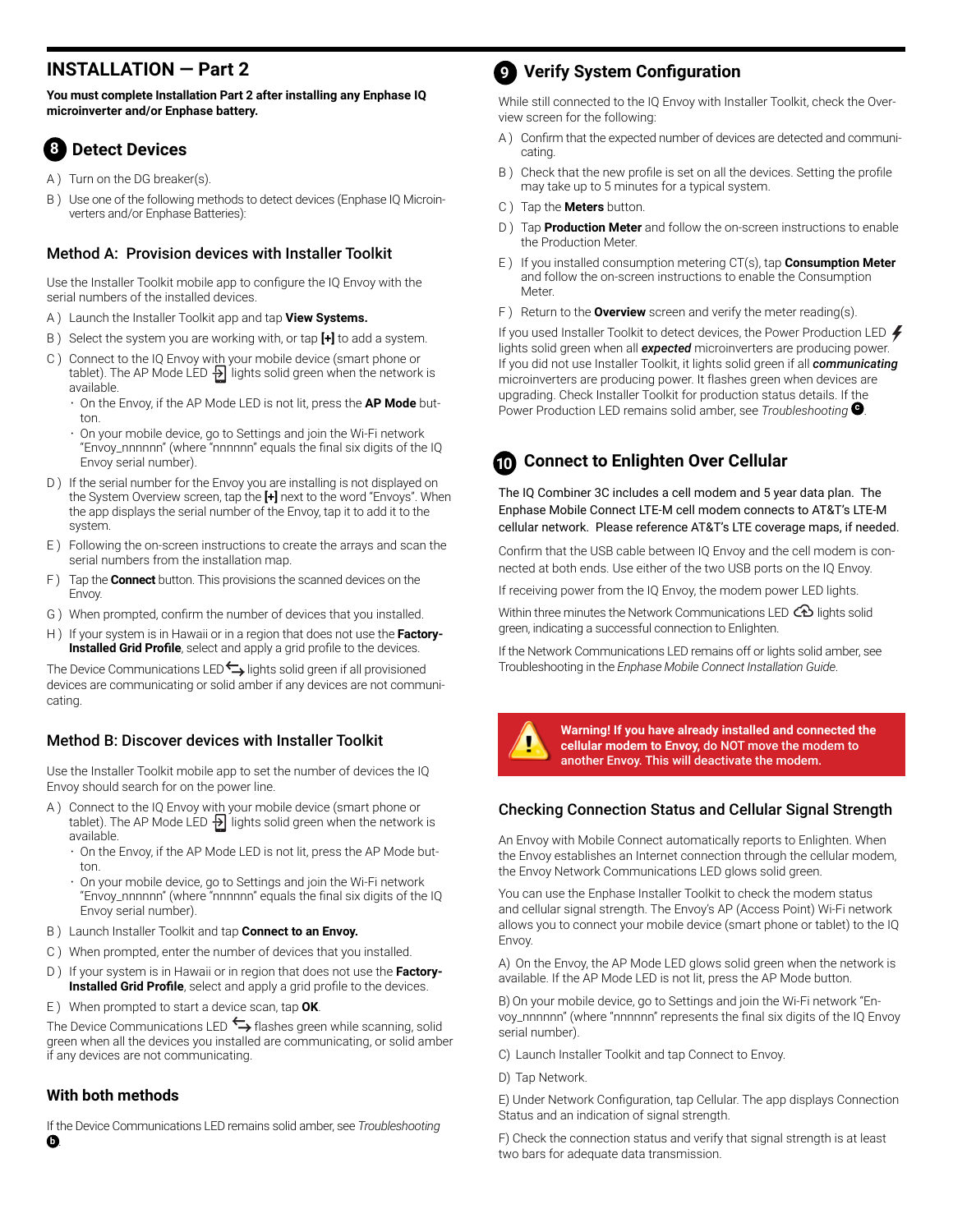### $\mathbf \Psi$  Connect to Enlighten over Wi-Fi

To configure Wi-Fi, the cellular modem must not be connected. Requires a wireless router with an Internet connection.

A) On the Envoy, verify that no Ethernet cable is plugged into the RJ45 port.

B) On the Envoy, verify that no cellular modem is plugged into the USB port.

C) If the router supports WPS, press and hold the WPS button on the wireless router for a few seconds. On most routers, a WPS indicator begins flashing.

D) If you are using the Installer Toolkit mobile app, tap the Network button, tap Wi-Fi, and then tap your network from the list of available net-works. If the wireless router does not support WPS, you may be prompted to enter a password.

The Network Communications LED begins flashing green. Within three minutes the same LED lights solid green, indicating a successful connection to Enlighten. If the Network Communications LED remains off or lights solid amber, see Troubleshooting.

### **Send System Summary Report 12**

When you have completed your system setup, you can generate and email a summary report.

- A ) From Installer Toolkit, tap **Done** in the upper-right corner of the screen to disconnect from the Envoy. Installer Toolkit will ask if you want to view a summary report.
- B ) Tap **View Report.** The report displays IQ Envoy and system information with a list of device serial numbers, their last power reports, and information about the grid profile applied to the microinverters.
- C ) Tap  $\mathbb{M}$  to email the report to your office as a record of successful system installation or to the utility for evidence of grid profile settings.

### **Activate Monitoring 13**

Register the IQ Envoy in Enlighten ([enlighten.enphaseenergy.com](https://enlighten.enphaseenergy.com)).

#### Method A: If the IQ Envoy is associated with a system in Installer Toolkit

A ) On your mobile device, go to Settings and disconnect from the Envoy's AP Wi-Fi network.

B ) Return to the Installer Toolkit app and tap the **Sync** button on the System Overview screen.

C ) When you have access to a computer, log in to Enlighten and select the system name from the Activation List on the dashboard.

D ) From the activation form, open Array Builder.

If you used Installer Toolkit to build arrays and scan device serial numbers, the array(s) are built. Make any necessary adjustments in Array Builder.

If you did NOT use Installer Toolkit to build arrays and scan device serial numbers, create the virtual array in Array Builder using the installation map as your reference.

### Method B // If the IQ Envoy is NOT associated with a system in Installer Toolkit

- A ) Log into Enlighten and click **Add a New System** from the dashboard.
- B ) Enter the System, Installer, Owner, and Location information.
- C ) Enter the IQ Envoy serial number.
- D ) Click **Save** to submit the form.

E ) After the devices have reported to Enlighten, open Array Builder from the activation form, and create the virtual array, using the installation map as your reference.

### **Checking the MultiTech Status LEDs**

This MultiTech modem has the following status LEDs

- Power
- LS
- Signal

The following tables list LED indicator status. The LEDs may be difficult to see if viewed from an angle. View the LEDs from directly ahead.

#### **Power**

| II ED | <b>Indicates</b>     |
|-------|----------------------|
| ∩ff   | DC power not present |
|       | DC power present     |

### **LS (Link Status)**

| HED       | <b>Indicates</b>                                        |
|-----------|---------------------------------------------------------|
| Lit solid | The modem is not registered on<br>the cellular network. |
| Flashing  | The modem is registered on the<br>cellular network.     |

#### **Signal**

| <b>LEDs</b> | <b>Description</b>    | Indicates           |
|-------------|-----------------------|---------------------|
|             | All off               | Very weak<br>signal |
|             | Bar 1 ON              | Weak signal         |
|             | Bar 1 and 2 ON        | Good signal         |
|             | Bar 1, 2, and 3<br>OΝ | Very good<br>signal |

#### **Troubleshooting**

| <b>Issue</b>                                                                              | <b>Action</b>                                                                                                                                                        |
|-------------------------------------------------------------------------------------------|----------------------------------------------------------------------------------------------------------------------------------------------------------------------|
| No communication<br>with Enlighten after<br>connecting the<br>cellular modem<br>to Envoy. | 1. Disconnect the USB cable.                                                                                                                                         |
|                                                                                           | 2. Power cycle the Envoy.                                                                                                                                            |
|                                                                                           | 3. Wait until the Envoy boots up<br>completely.                                                                                                                      |
|                                                                                           | 4. Reconnect the cellular modem<br>USB cable.                                                                                                                        |
| I want to discon-<br>nect the modem<br>and re-use it at a<br>different site.              | Moving the modem to a different<br>Envoy deactivates the modem.<br>Contact Enphase Customer Sup-<br>port if you need to re-install the<br>modem at a different site. |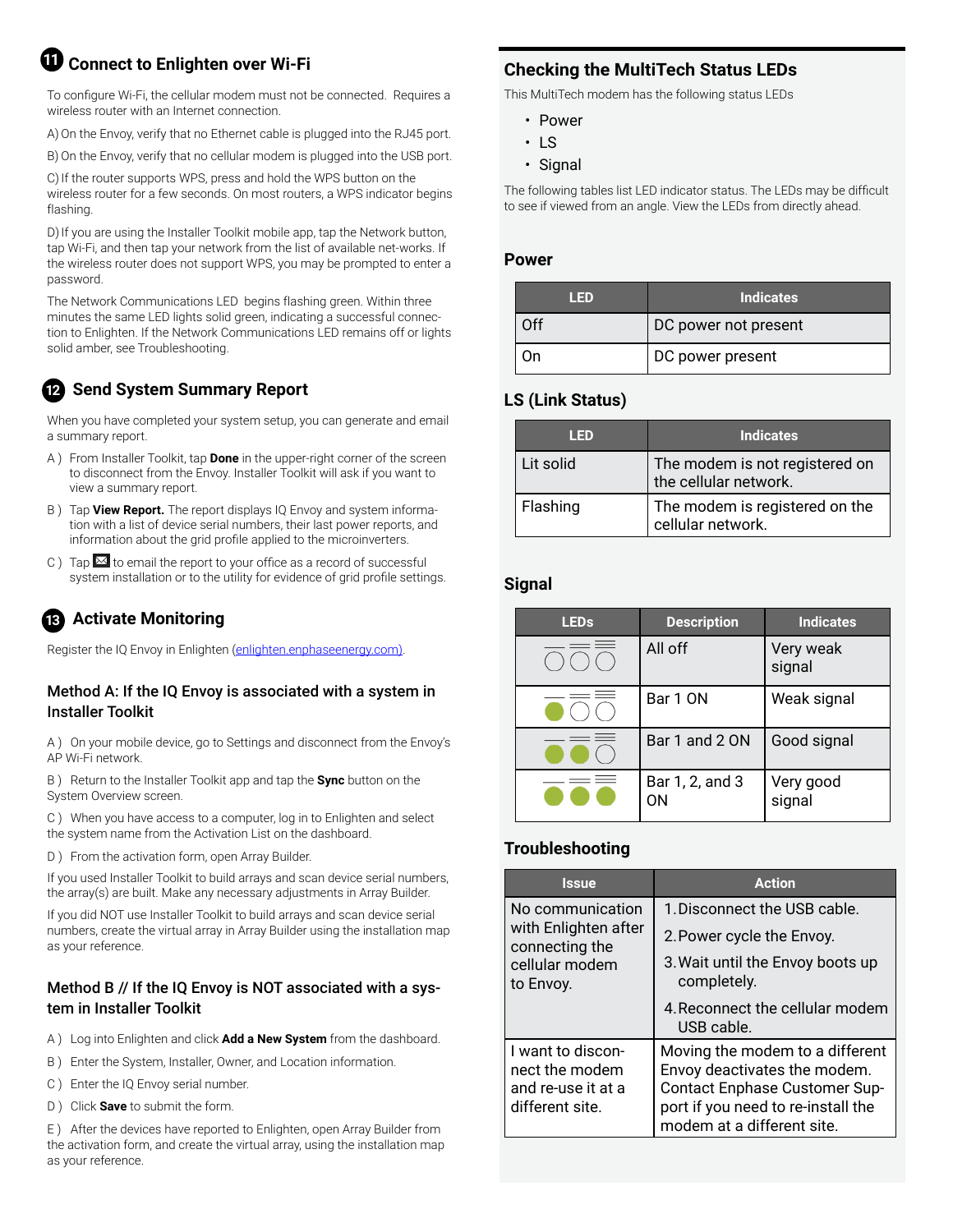### **TROUBLESHOOTING**

Contact Enphase Customer Support ([enphase.com/en-us/support/contact](http://enphase.com/en-us/support/contact)) if you have any questions about troubleshooting your system.

### **a LED overview**

| <b>LED</b>                  | <b>State</b>                | Description                                                                   |
|-----------------------------|-----------------------------|-------------------------------------------------------------------------------|
| All                         | Flashing amber in unison    | The IQ Envoy is booting up                                                    |
|                             | Flashing green sequentially | Software upgrade in progress                                                  |
| ෬<br>Network communications | Solid green                 | Communicating with Enlighten                                                  |
|                             | Flashing green              | WPS connection in progress, or IQ Envoy is attempting to connect to Enlighten |
|                             | Solid amber                 | Local network connection only                                                 |
|                             | Off                         | No network connection                                                         |
| 日                           | Solid green                 | AP mode enabled: IQ Envoy Wi-Fi network available                             |
| AP mode                     | Off                         | AP mode disabled: IQ Envoy Wi-Fi network unavailable                          |
|                             | Solid green                 | All communicating microinverters are producing                                |
| $\frac{1}{\sqrt{2}}$        | Flashing green              | Microinverter upgrade in progress                                             |
| Power production            | Solid Amber                 | At least one microinverter is not producing                                   |
|                             | Off                         | Microinverters are not communicating (low light or night time)                |
|                             | Solid Green                 | All devices are communicating                                                 |
| ⇆<br>Device communications  | Flashing Green              | Device scan in progress                                                       |
|                             | Solid Amber                 | At least one device is not communicating                                      |
|                             | Off                         | Devices are not communicating (low light or night time)                       |

### **b Device detection issues**

If the Device Communications LED  $\Leftrightarrow$  lights solid amber, it may be a result of low light levels. If there isn't enough sunlight to power up the microinverters, they can't communicate with the Envoy.

If there is sufficient daylight for the microinverters to power up, the issue may be that the Envoy is having difficulty communicating over the power lines. To troubleshoot this issue:

- Check the Installer Toolkit mobile app to see which devices are not communicating.
- Check that the circuit breaker(s) in the IQ Combiner 3C for the PV array are in the "ON" position.
- Verify that the PV modules are connected to the microinverters.
- Verify the PV module DC voltage is within the allowable range for the microinverter.

#### **c Power production issues**

If the Power Production LED  $\neq$  lights solid amber, check the Installer Toolkit mobile app to see which microinverters are not producing:

- If none of the microinverters are producing power, there may be a grid or wiring issue. First, verify that there is proper input voltage and frequency from the utility. Next, check the breaker and wiring, starting at the load center.
- If all of the non-productive microinverters are on the same branch, check the breaker and wiring starting at the junction box for the affected branch.
- If only one or scattered microinverters are not producing power, first check to see that the AC connectors are fully seated. Next, check that each module is providing the required startup voltage for the microinverter (22V). A PV module that is failing or that is undersized may not generate enough power for AC conversion.

#### **d Internet connection issues**

If you are using Wi-Fi and the Network Communications LED  $\bigoplus$  remains off or solid amber:

- The WPS connection window may have timed out. Retry the connection steps.
- Make sure that the broadband router is connected and operational by

checking that other devices at the site can access the network.

- Be aware that metal enclosures or obstructions impede wireless communication.
- If you don't see your router/access point in the list on the Envoy, or cannot maintain a connection, you may need to add a wireless repeater to extend the network range.

You can troubleshoot network issues with the Installer Toolkit mobile app by tapping the Network button, then Diagnostic Tools.

If you are using the Enphase Mobile Connect modem and the Network Communications LED remains off or lights solid amber, see Troubleshooting in the *Enphase Mobile Connect Installation Guide.*

If you replace your router, configure the IQ Envoy Wi-Fi settings for the new Wireless Network Name (SSID) and password, or use the WPS function described in Installation Step 10.

### **e Loss of AC to a single branch of microinverters**

If a single branch of microinverters is not producing, it may indicate loss of AC to the branch.

- Use a multi-meter set to AC to test the breaker lugs. The result should be around 240 VAC.
- If not, switch the breaker off and on to reset.

### **f Inoperable IQ Envoy (all LEDs off)**

- If the IQ Envoy is not receiving power, all LEDs will be off.
- Use a multimeter set to AC to test line 1 on the Envoy breaker to the AC neutral busbar. The result should be around 120 VAC.

### **g Inoperable IQ Envoy and no AC to branch**

If a branch of microinverters is not producing and the IQ Envoy LEDs are off:

Test at the main lugs for L-L and L-N voltages. The results should be around 240 VAC and 120 VAC respectively. If not, there may be a problem with the wiring from the panel.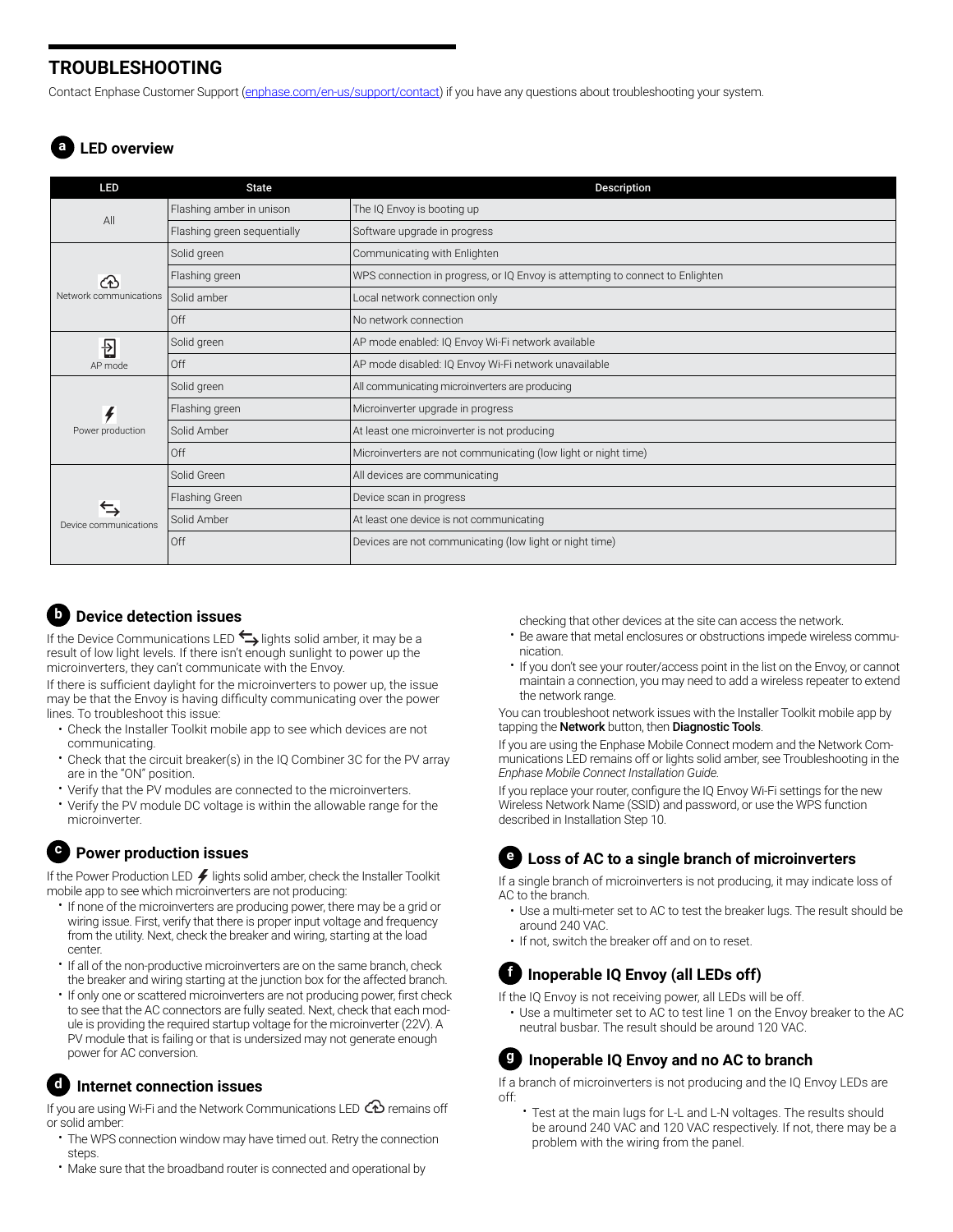#### **MultiTech Modem Dimensions**



### **REGULATORY** NOTICES

#### **FCC - Antenna - Wireless Products only**

The antenna intended for use with this unit meets the requirements for mobile operating configurations and for fixed mounted operations, as defined in 2.1091 and 1.1307 of the FCC rules for satisfying RF exposure compliance. If an alternate antenna is used, please consult user documentation for required antenna specifications.

#### **FCC - 47 CFR Part 15 Regulation**

This equipment has been tested and found to comply with the limits for a Class B digital device, pursuant to part 15 of the FCC Rules. These limits are designed to provide reasonable protection against harmful interference in a residential installation.

This equipment generates, uses, and can radiate radio frequency energy and, if not installed and used in accordance with the instructions, may cause harmful interference to radio communications. However, there is no guarantee that interference will not occur in a particular installation.

If this equipment does cause harmful interference to radio or television reception, which can be determined by turning the equipment off and on, the user is encouraged to try to correct the interference by one or more of the following measures:

- Reorient or relocate the receiving antenna.
- Increase the separation between the equipment and receiver.
- Connect the equipment into an outlet on a circuit different from that to which the receiver is connected.
- Consult the dealer or an experienced radio/TV technician for help.

This device complies with Part 15 of the 47 CFR rules. Operation of this device is subject to the following conditions: (1} This device may not cause harmful interference, and (2} this device must accept any interference that may cause undesired operation.

#### **Industry Canada Class B Notice**

This Class B digital apparatus meets all requirements of the Canadian Interference-Causing Equipment Regulations.

Cet appareil numérique de la classe B respecte toutes les exigences du Reglement Canadien sur le matériel brouilleur.

This device complies with Industry Canada RSS Appliance radio exempt from licensing. The operation is permitted for the following two conditions:

- 1. the device may not cause harmful interference, and
- 2. the user of the device must accept any interference suffered, even if the interference is likely to jeopardize the operation.

Le présent appareil est conforme aux CNR d'Industrie Canada applicables aux appareils radio exempts de licence.

L'exploitation est autorisée aux deux conditions suivantes:

- 1. l'appareil ne doit pas produire de brouillage, et
- 2. l'utilisateur de l'appareil doit accepter tout brouillage radioélectrique subi, même si le brouillage est susceptible d'en compromettre le fonctionnement.

#### **Industry Canada and FCC**

This device complies with Industry Canada license-exempt RSS standard(s) and part 15 of the FCC rules. Operation is subject to the following two conditions:

- 1. this device may not cause interference, and
- 2. this device must accept any interference, including interference that may cause undesired operation of the device.

Cet appareil est conforme avec Industrie Canada RSS exemptes de licence standard (s) et la partie 15 des règles de la FCC. Son fonctionnement est soumis aux deux conditions suivantes:

- 1. l'appareil ne doit pas produire de brouillage, et
- 2. l'utilisateur de l'appareil doit accepter tout brouillage radioélectrique subi, même si le brouillage est susceptible d'en compromettre le fonctionnement.

#### **EMC, Safety, and R&TTE Directive Compliance**

The CE mark is affixed to this product to confirm compliance with the following European Community Directives:

Council Directive 2004/108/EC of 15 December 2004 on the approximation of the laws of Member States relating to electromagnetic compatibility; and

Council Directive 2006/95/EC of 12 December 2006 on the harmonization of the laws of Member States relating to electrical equipment designed for use within certain voltage limits;

and

Council Directive 2011/65/EU on the restriction of the use of certain hazardous substances in electrical and electronic equipment;

and

Council Directive 1999/5/EC of 9 March 1999 on radio equipment and telecommunications terminal equipment and the mutual recognition of their conformity.



**Warning! Changes or modifications to this unit not expressly approved by the party responsible for compliance could void the user's authority to operate the equipment.**